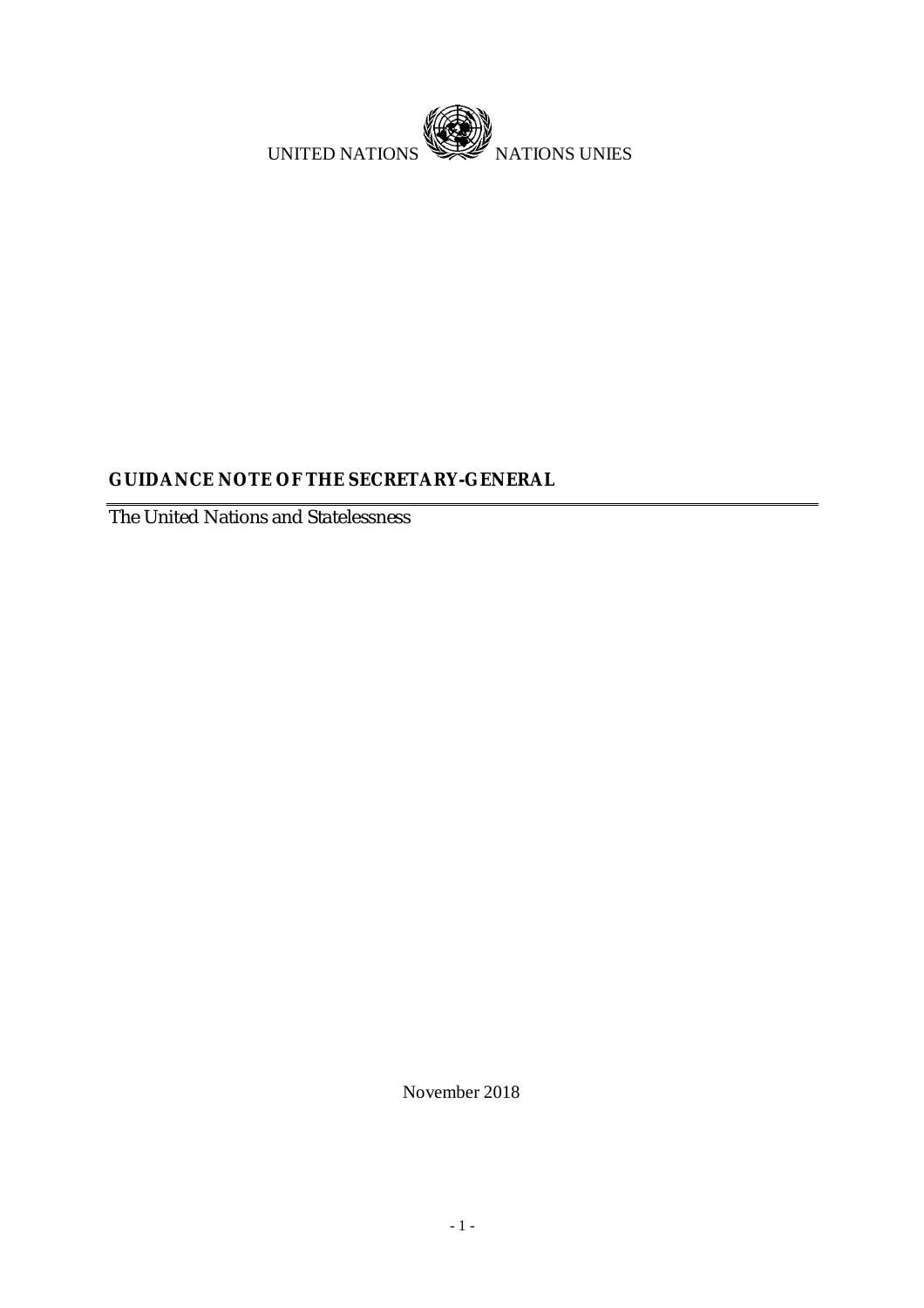#### **SUMMARY**

The present Note provides guidance to the UN system on addressing statelessness by outlining guiding principles and policy framework for action. The UN engagement in addressing statelessness is guided by seven principles that support the development, promotion and implementation of international norms relating to statelessness.

In addition to the seven guiding principles, four concrete interrelated approaches on how the UN system can improve its coordinated response to statelessness are outlined. In conclusion, the Note suggests required institutional arrangements for various actors within the UN system. A list of resources on statelessness is attached to assist UN colleagues engaged on this issue.

The policy framework for action presented in the Note is the result of an assessment of international legal standards and the experience of the UN in addressing statelessness to date, including through the UNHCR-led #IBelong Campaign to End Statelessness by 2024, the UNICEF-UNHCR Coalition on Every Child's Right to a Nationality, and other relevant initiatives.

### **A. Guiding Principles**

- 1. Base action on international norms and standards related to nationality and statelessness
- 2. Recognize the central role of States and work with affected populations and civil society
- 3. Promote and support action to prevent statelessness
- 4. Respect, protect and help ensure enjoyment of the human rights of stateless persons and provide for their specific protection needs
- 5. Promote the acquisition of nationality as the primary solution
- 6. Recognize and redress discrimination as a common cause and consequence of statelessness
- 7. Guarantee gender equality in nationality laws and their implementation to prevent statelessness

### **B. Addressing Statelessness**

- 1. Identification of stateless persons
- 2. Prevention of statelessness
- 3. Reduction of statelessness
- 4. Protection of stateless persons

### **C. UN System Arrangements**

The UN General Assembly has entrusted the Office of the United Nations High Commissioner for Refugees (UNHCR) with a mandate relating to the identification, prevention, and reduction of statelessness and protection of stateless persons. However, all UN entities system-wide have an important role to play in achieving these objectives and must increase their efforts to address this important issue. The UN should tackle both the causes and consequences of statelessness as a key priority within the Organization's broader efforts to strengthen the rule of law and promote human rights, taking advantage of early momentum provided by the #IBelong Campaign to End Statelessness by 2024.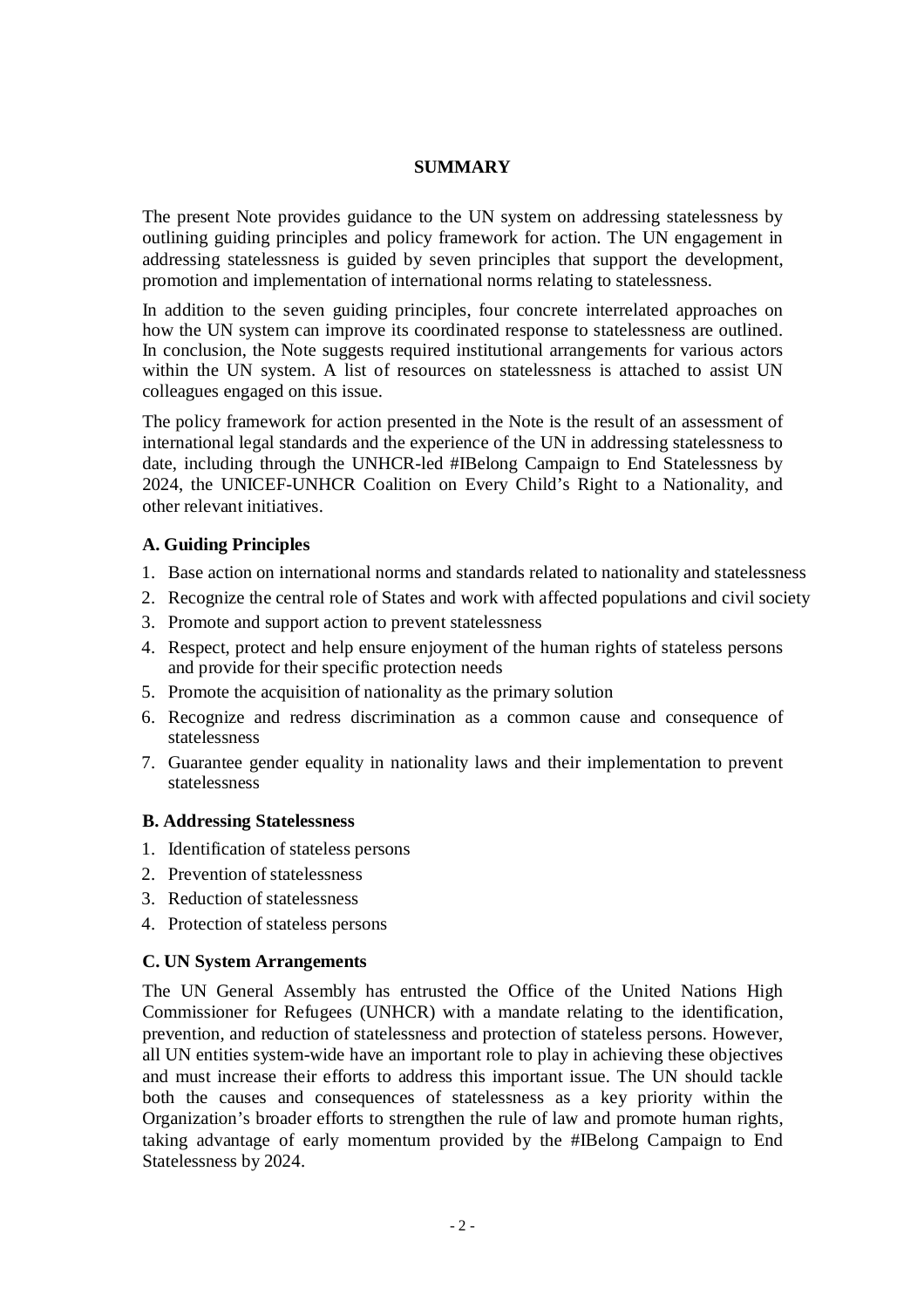#### **INTRODUCTION**

It is estimated that there are millions of stateless persons worldwide. A stateless person is defined as someone who is "not considered as a national by any State under the operation of its law,"<sup>1</sup> and is thus someone without *any* nationality or citizenship.<sup>2</sup>

Addressing statelessness is a foundational and integral part of UN efforts to strengthen the rule of law.<sup>3</sup> The causes and consequences of statelessness undermine the rule of law. It often arises from discrimination and arbitrary laws or practices, and stateless persons cannot enjoy full equality with citizens.

Statelessness results in widespread denial of human rights and the phenomenon of statelessness itself violates the universal human right to a nationality. Statelessness often leads to limits on access to identity documentation education, health care, legal employment, property ownership, political participation and freedom of movement. Women and members of minority groups are at heightened risk of statelessness, rendering them particularly susceptible to a range of abuse. Stateless children also suffer acute vulnerabilities; deprived of their rights in childhood as a result of their status diminishes their chances for better futures. The cycle of statelessness and marginalization is difficult to break. Statelessness has a detrimental impact not only on individuals but also on societies more generally, in particular, because excluding entire sectors of a population can create social and political tensions and significantly impair efforts to promote economic and social development.

Action by the UN to address the causes and consequences of statelessness is an essential component of both conflict prevention efforts as well as social, economic, and legal development agendas. Statelessness is also often closely related to discrimination against specific groups, including women and racial, ethnic, religious and linguistic minorities, or on the basis of perceived national origin. Acquisition of nationality by individuals who have strong links to a State based on factors such as birth on the territory, descent and residence is a key means of giving them a stake in society. Where statelessness has been a contributing factor to conflict, initiatives to grant nationality to stateless populations should be incorporated into programmes to restore justice and the rule of law, including effective public administration.

Reduction of statelessness can bolster national reconciliation and help prevent a return to conflict. When linked with efforts to address underlying societal discrimination, UN action to resolve statelessness may also form the basis for poverty reduction and sustainable, inclusive development. The 2030 Agenda for

<sup>&</sup>lt;sup>1</sup> As defined in article  $1(1)$  of the 1954 Convention relating to the Status of Stateless Persons, a definition considered by the International Law Commission to form part of customary international law. International Law Commission, Draft Articles on Diplomatic Protection with Commentaries, 2006, p.49. For the purposes of this Guidance Note, all references to "stateless persons" denote those who meet the international definition of a stateless person in article 1 of the 1954 Statelessness Convention.

 $2$  In this Guidance Note, the terms nationality and citizenship are used interchangeably to describe the legal bond between an individual (the national or citizen) and a State. While both terms are often used interchangeably in public international law, it should be noted that on the national level, these terms are often given distinct meanings.

<sup>&</sup>lt;sup>3</sup> The Secretary General of the UN defines the rule of law as "a principle of governance in which all persons, institutions and entities, public or private, including the State itself, are accountable to laws that are publicly promulgated, equally enforced and independently adjudicated, and which are consistent with international human rights norms and standards." *Report of the Secretary General: The Rule of Law and Transitional Justice in Conflict and Post-Conflict Societies,* para. 6 (2004).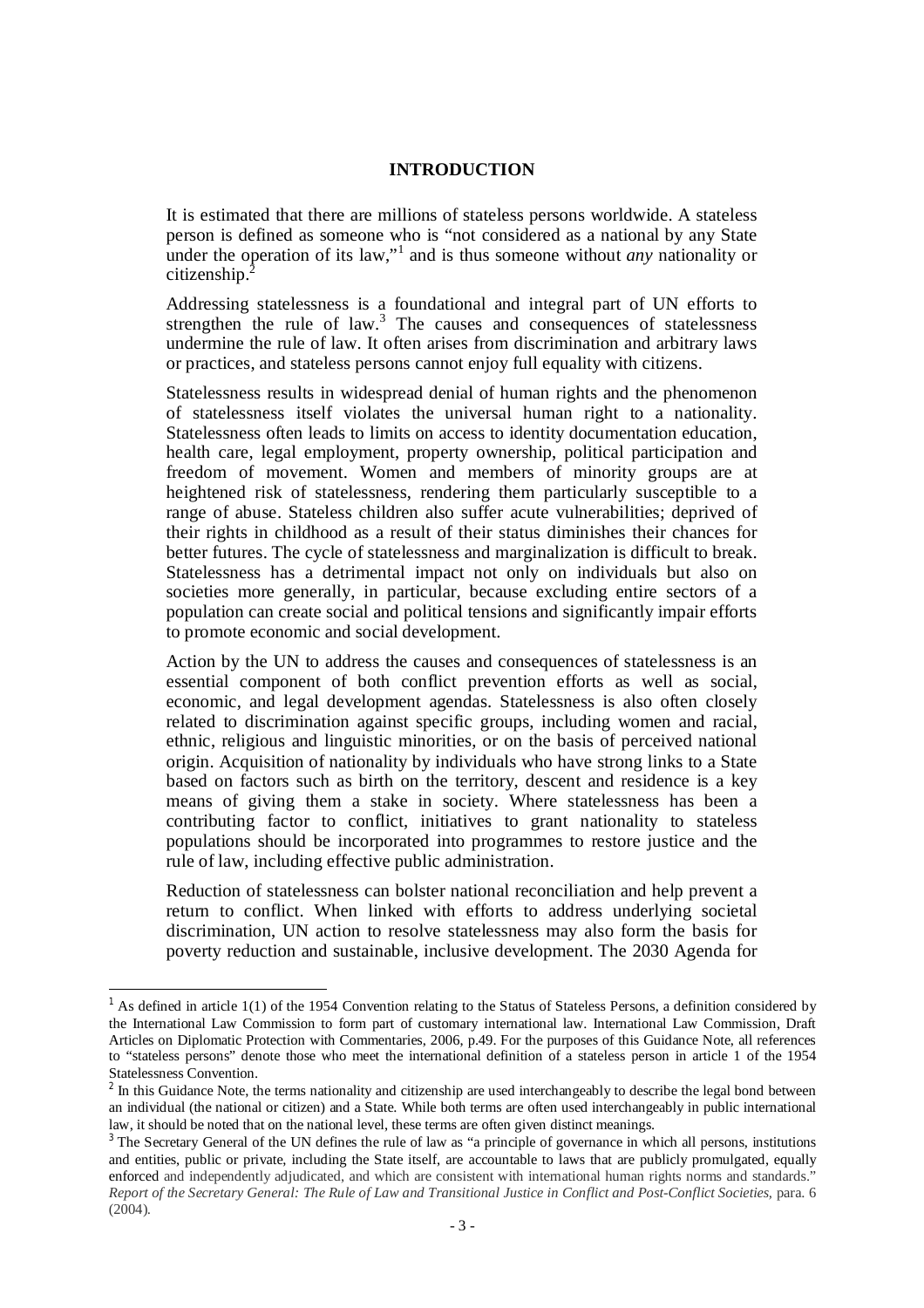Sustainable Development presents new opportunities to frame statelessness as a development issue and to address it as such, as a number of the Sustainable Development Goals are directly relevant to the prevention and reduction of statelessness.<sup>4</sup> The overarching objective of the 2030 Agenda to "leave no one behind" has particular relevance for those who are stateless or lack proof of legal identity and are at risk of statelessness, as too often they are among the furthest left behind.

The UN should tackle both the causes and consequences of statelessness as a key priority within the Organization's broader efforts to strengthen the rule of law and promote human rights. Given the magnitude and complexity of the problem and the damaging impact on human lives, efforts would need to be redoubled to prevent statelessness and to address statelessness wherever it occurs. The UN, particularly UNHCR, needs to provide leadership in this regard and work with States, international and regional organizations, and non-governmental organizations. This Guidance Note outlines guiding principles and a policy framework for action to address statelessness, including concrete activities to be undertaken and required institutional arrangements.

### **A. GUIDING PRINCIPLES**

1

UN engagement in addressing statelessness should be guided by a number of principles that support the development, promotion and implementation of international norms relating to statelessness. The policy framework set forth below enunciates this set of guiding principles and is the result of an assessment of international legal standards and the experience of the UN in addressing statelessness to date.

#### **1. Base action on international norms and standards related to nationality and statelessness**

Internationally agreed rules relating to the prevention and reduction of statelessness and standards of treatment of stateless persons address many of the challenges faced by stateless individuals. Such rules are provided by an interrelated set of norms found in two international conventions on statelessness, a range of standards contained in universal and regional human rights and other instruments, and customary international law.<sup>5</sup>

The prerogative of States to determine the rules for acquisition, change and loss of nationality is framed by international law, in particular human rights law. The Universal Declaration of Human Rights (article 15) establishes the universal right of every individual to a nationality, a right which has been reaffirmed by a number of universal and regional human rights instruments, including the American Convention on Human Rights (article 20) and the European Convention on Nationality (article 4). As a corollary to this right, States must make every effort to avoid statelessness through legislative, administrative and other measures.

Moreover, international law, including the universal prohibition against discrimination on account of race, colour, or national or ethnic origin as enunciated in the Convention on the Elimination of All Forms of Racial

<sup>4</sup> For more information see *The Sustainable Development Goals and Addressing Statelessness*, March 2017, available at: <http://www.refworld.org/docid/58b6e3364.html.>

<sup>&</sup>lt;sup>5</sup> An overview of the international legal framework is provided in UN Human Rights Council, Human rights and arbitrary deprivation of nationality: report of the Secretary-General, 14 December 2009. 2009, A/HRC/13/34, available at: <http://www.unhcr.org/refworld/docid/4b83a9cb2.html.>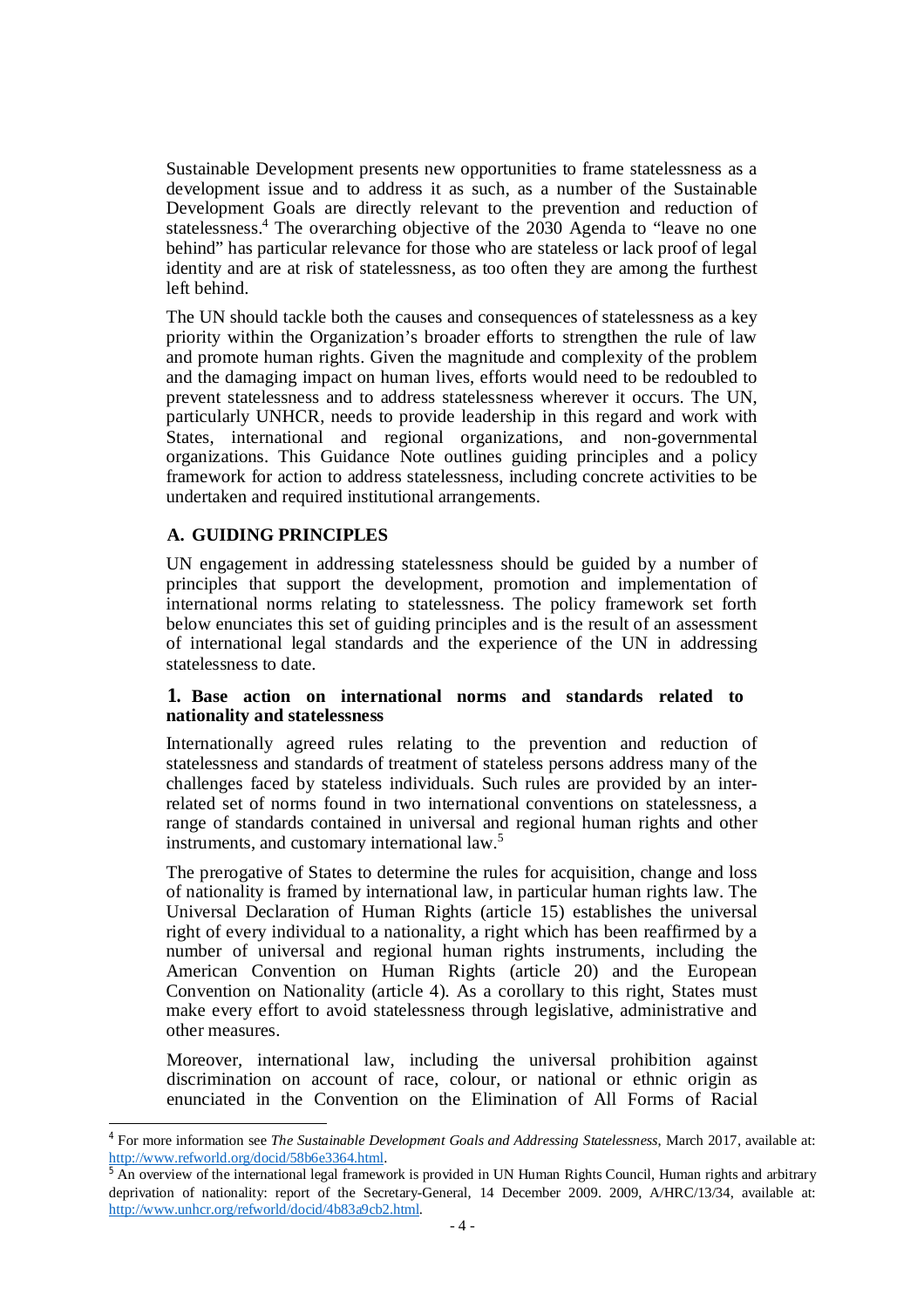Discrimination (article 5), prohibits States from discriminating in nationality matters. Likewise, the Convention on the Elimination of All Forms of Discrimination against Women (article 9) guarantees that States parties must grant women equal rights as men with respect to nationality. The International Covenant on Civil and Political Rights (article 24) and the Convention on the Rights of the Child (article 7) require that States parties ensure that children are registered immediately after birth and acquire a nationality. The latter principles related to children's rights are also affirmed in the African Charter on the Rights and Welfare of the Child (article 6).

Two international conventions dedicated to statelessness complement international human rights law. The 1954 Convention relating to the Status of Stateless Persons ("1954 Convention") lays the cornerstone of the international protection regime for stateless persons in providing the universally accepted legal definition of a stateless person, thereby establishing an internationallyrecognized status for stateless persons, extending to them specific rights, for instance, relating to administrative assistance and issuance of identity and travel documents. The 1961 Convention on the Reduction of Statelessness ("1961 Convention") sets forth practical obligations that States parties must undertake to prevent and reduce statelessness.

One reason that efforts by the UN to address statelessness have been hampered is the relatively low number of States parties to the 1961 Convention and the 1954 Convention.<sup>6</sup> The UN must promote ratification/accession of these and other relevant international treaties, including at the regional level. One important entry point for such advocacy is the Universal Periodic Review (UPR) process, which all Member States participate in on a cyclical basis. UN Country Teams should engage strategically with this process as a tool for encouraging accessions to the UN Statelessness Conventions and for strengthening Member States' commitments to address statelessness generally.

Additional action is also required to ensure full implementation of treaty and other standards relating to the right to a nationality and the human rights of stateless persons. This should include the issuance of authoritative guidance on interpretation of key international standards, particularly by relevant treaty bodies or other supervisory mechanisms of relevant international instruments, and UN Country Team integration of relevant recommendations from the UN human rights mechanisms (UPR, treaty bodies and special procedures) into Common Country Assessments and UN Development Assistance Frameworks.

#### **2. Recognize the central role of States and work with affected populations and civil society**

The UN must take into account that States determine the rules for acquisition, change and loss of nationality, even if State sovereignty and prerogatives on nationality matters are limited by international human rights norms. States generally provide for automatic acquisition of nationality at birth based on *jus sanguinis* (birth to a national) or *jus soli* (birth on the territory), a combination of these two principles, or later in life on the basis of other links to the State such as residence. States can therefore prevent statelessness through legislative and other measures to ensure that all children acquire a nationality at birth and that

<sup>6</sup> At the time of publication, the 1954 Convention had 91 States parties while the 1961 Convention had 71. Lists of States parties can be found at<http://treaties.un.org/Pages/Treaties.aspx?id=5&subid=A&lang=en.>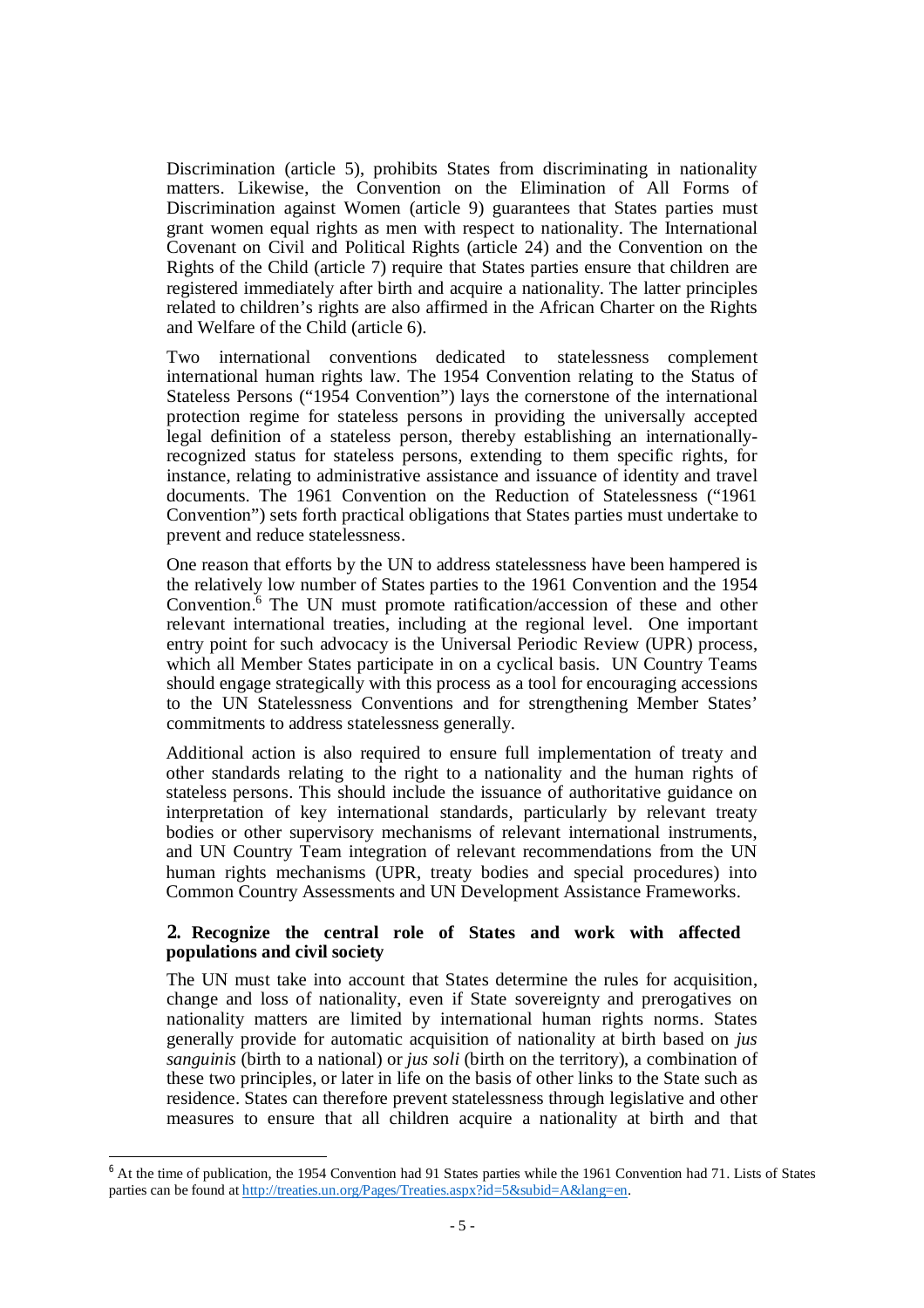individuals do not become stateless in adulthood. Similarly, States can reduce statelessness through changes to legislation or government policy regarding who is to be considered a national. Facilitated naturalization for stateless persons is another means of reducing statelessness.

While recognizing the central role of States, it should be borne in mind that the affected individuals and populations must be part of all efforts to address statelessness. First-hand information on situations is only accessible through consultation with affected stateless persons. In some cases, stateless populations also have the capacity to play a role in redressing their situation. For instance, provided there is an adequate legal and administrative framework in place, stateless persons may be able to initiate procedures to acquire a nationality. In other cases, it is not possible for affected populations to take initiative on their own behalf without negative, even life-threatening, repercussions.

Many activities to address statelessness require outreach to affected populations, advocacy with all sectors of society, training and capacity-building. Civil society can make critical contributions in this respect and partners for UN action can come from among a broad swathe of actors, such as government offices, legalaid networks, women's rights groups, national human rights institutions, NGOs which provide development assistance as well as academia.

Although advocating for and advising on reforms of legal, administrative, and practical obstacles that create statelessness is the primary avenue for the UN system to address statelessness, there are situations and circumstances where States do not express the political will to resolve the stateless status of individuals or populations on their territory, or might even take deliberate actions to exclude stateless individuals or populations from integrating into their citizenries. Furthermore, the increasing focus on State sovereignty with respect to protecting national security has in turn tightened some States' positions with respect to integrating migrants and other non-citizens into their respective body politics. Where faced with such political obstacles for addressing statelessness, the UN will need to pursue its role in promoting the respect for human rights and other international legal obligations related to combating statelessness and supporting civil society and other groups to achieve that end.

### **3. Promote and support action to prevent statelessness**

The UN should promote action by States and civil society to prevent statelessness, as doing so offers the most effective solution by preventing the phenomenon from occurring in the first place. Once statelessness occurs it is generally more difficult to resolve and raises additional protection needs. Identifying potential causes and targeted, timely action can prevent statelessness. In many instances, statelessness is the result of foreseeable events: most importantly, gaps in legislation or regulations that lead to statelessness at birth, such as women not being able to register the birth of their child without a father named or present, and failure to ensure all persons retain or acquire a new nationality at the time of State succession. At other times, statelessness is a result of deliberate distinctions with respect to the application of nationality laws and policies towards certain groups or individuals. The UN should engage with States to address both technical and political causes of statelessness. The UN should also encourage States to grant citizenship to those on their territory who would otherwise be stateless following State succession as well as children born on their territory who would otherwise be stateless at birth.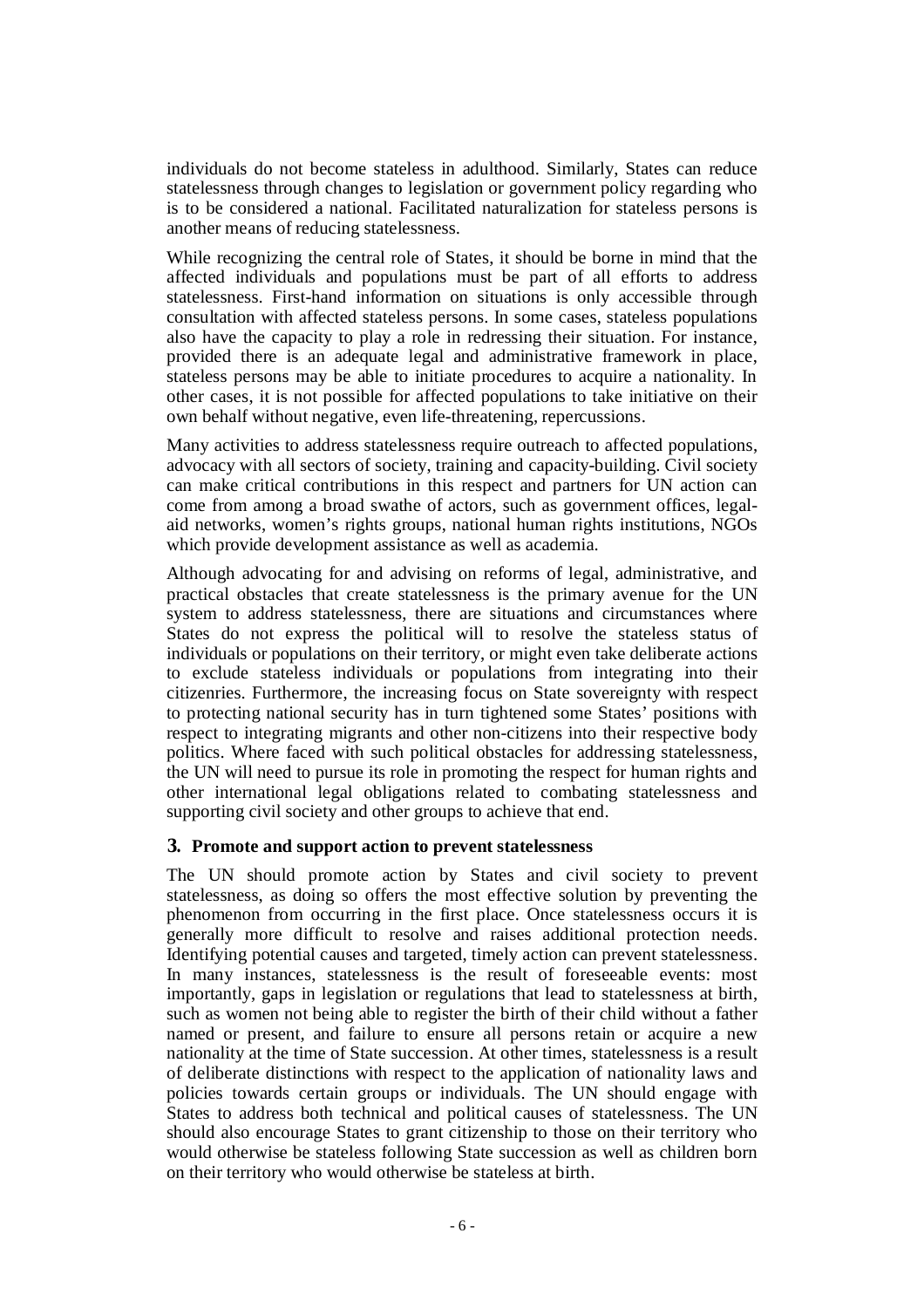Where persons have difficulties furnishing relevant proof to establish their nationality, they are at risk of not being considered nationals by a State. These persons and/or their descendants may therefore be at risk of statelessness. Necessary forms of proof may relate to the question of whether a person is a national (for instance a birth certificate, national identity document or passport), or to the legal requirements needed to be met in order to be considered a national. Such requirements generally refer to links a person has with the State.

The most important proof thus relates to place of birth and to parentage. These facts are recorded through birth registration, underscoring the reason why universal birth registration is crucial in realizing the right to a nationality.<sup>7</sup> The UN should therefore work with States to ensure that universal birth registration, civil registration and national identity systems are linked at the country level and strengthen national capacity for a life-cycle approach to identity management, effective public administration and accountability in this regard, thereby permitting individuals to prove their identity and links to one or more States.

#### **4. Respect the human rights of stateless persons and provide for their specific protection needs**

Universal human rights standards apply irrespective of possession of a nationality, with only a very limited set of rights reserved for citizens.<sup>8</sup> But stateless persons have protection needs distinct from those of other non-citizens. Stateless persons are uniquely vulnerable to prolonged detention and States should be sensitized to respect the rights of stateless persons to be free from arbitrary detention as a result of their stateless status. Stateless persons require support in areas where a State of nationality would generally take action, for instance in relation to the issuance of identity and travel documents. Stateless persons who do not enjoy the right to return to and reside in another State should be granted residency and concomitant civil, political, social, economic and cultural rights and have a realistic prospect of acquiring the State's nationality in the future.

A prerequisite for the protection of stateless persons is ensuring that the State can identify who is stateless and who is not. States are encouraged to establish formalized statelessness determination procedures with due process safeguards for individuals to claim protection as a result of their statelessness status. This is particularly relevant in the context of cross-border movements, where stateless individuals are outside of their country of habitual residence.

Most stateless persons reside in the country of their birth or a successor State. But statelessness might result in forced displacement, in particular where it results from arbitrary deprivation of nationality, and many stateless persons do in fact cross an international border and become refugees.<sup>9</sup> Forced displacement, in turn, may also result in statelessness. When stateless persons are simultaneously refugees, they must be treated as such and afforded the protection foreseen under international refugee law, specifically under the 1951 Convention Relating to the Status of Refugees and its 1967 Protocol and the prohibition of non-refoulement in customary international law.

**.** 

 $<sup>6</sup>$  See CRC, Article 7.</sup>

<sup>7</sup> See OHCHR, The Rights of Non-citizens, 2006.

<sup>&</sup>lt;sup>9</sup> See, New York Declaration for Refugees and Migrants, A/RES/71/1 (19 Sept 2016), at para 72 (recognizing that "statelessness can be a root cause of forced displacement and that forced displacement, in turn, can lead to statelessness." A/RES/71/1).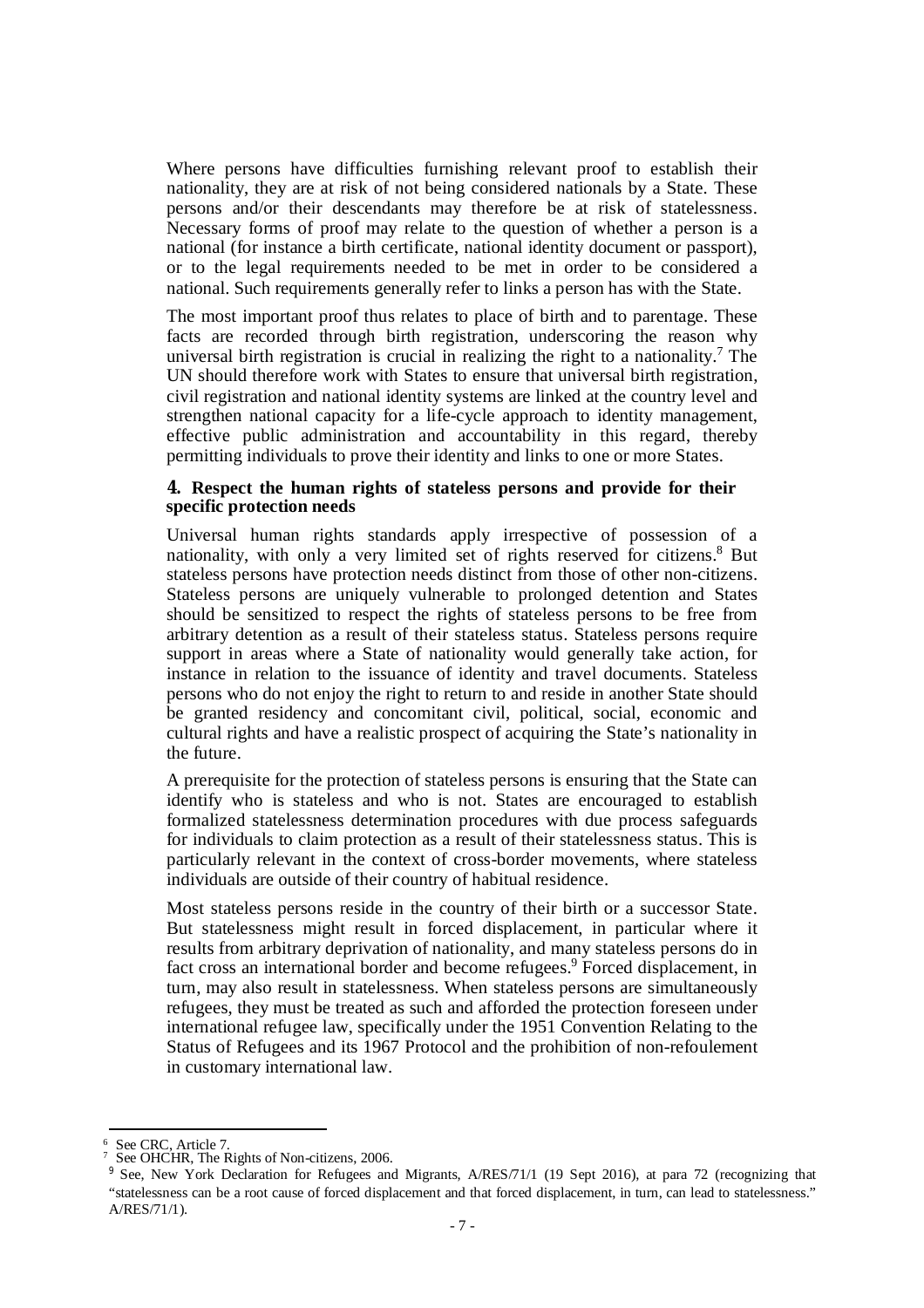The grant of leave to reside within a State and related rights to stateless persons as set out above do not resolve their situation entirely as they are unable to enjoy rights reserved for nationals. Consequently, these protections should be viewed as a temporary solution until such time as the individuals concerned are able to acquire a nationality.

### **5. Promote the acquisition of nationality as the primary solution**

The acquisition of a nationality is the only solution to statelessness as full enjoyment of all human rights is generally only possible when an individual possesses a nationality. In particular, nationality brings with it access to political participation, the full right to residence within a State's territory, and also a sense of identity. Stateless people can overcome many of the problems they face once they possess a nationality. Enabling stateless persons to acquire a nationality is a foundational step towards legal empowerment to pave the way for their full enjoyment of all civil, political, economic, social, and cultural rights.

Solutions to statelessness generally depend on political will and capacity. This flows from the fact that only States can grant nationality. The will to act may be a significant challenge where statelessness is linked to discrimination. Attitudes which have led to the exclusion of a population must be overcome. Decision makers need to be convinced that the integration of stateless populations will be a positive step. Lack of capacity can play a role where State authorities wish to address problems related to statelessness but do not have the expertise or resources to do so. The UN should therefore highlight the positive effects for States to reduce statelessness by granting citizenship to stateless persons, stressing the detrimental impact statelessness has on individuals, communities and society as a whole. To address capacity deficits, the UN must stand ready to provide technical and practical assistance to States which decide to take action on statelessness.

#### **6. Recognize and redress discrimination as a common cause and consequence of statelessness**

Discrimination on the basis of gender and on racial, ethnic, religious, linguistic and presumed national origin is often a root cause of statelessness. Given that possession of nationality generally brings with it political rights, governments or political parties may question whether certain individuals or groups "belong" to the country, notably in the context of political tension or upcoming elections. While not all persons who lack documentation are stateless or at risk of statelessness, where persons lack documentation to prove their nationality, discrimination can be a decisive factor in leading the State to the conclusion that the person is not a national.

Marginalization and discrimination in turn, tend to be further aggravated because of statelessness. The UN needs to take action to resolve the social and economic exclusion of stateless persons by, for example, including such persons in education, health and poverty reduction programmes. Socio-economic integration of stateless persons enhances opportunities for legal integration through acquisition of a nationality.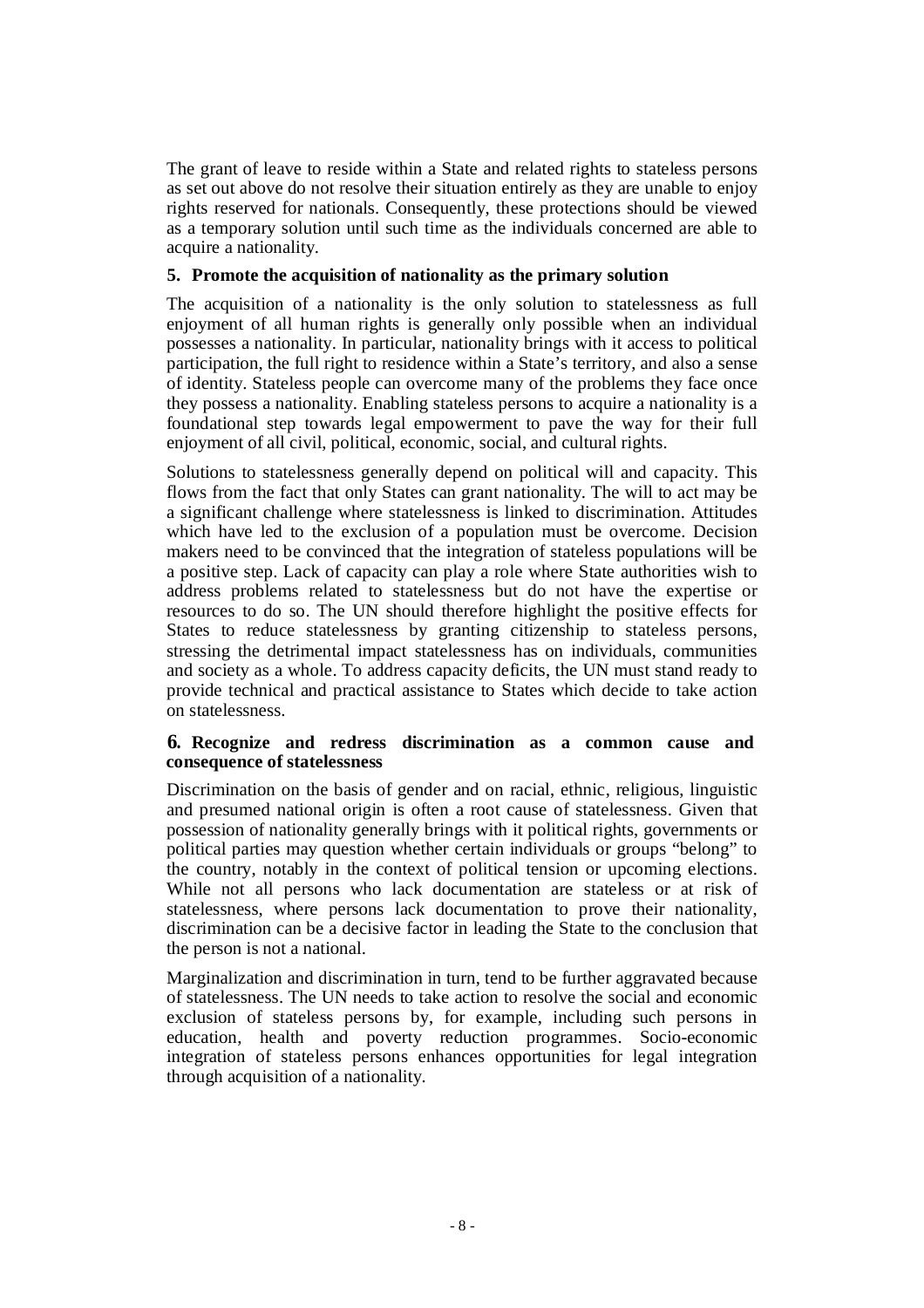#### **7. Guarantee gender equality in nationality and civil registration laws and their implementation to prevent statelessness**

Further work is necessary to overcome persistent obstacles for women to enjoy equal rights in citizenship matters. Contrary to international human rights standards such as those set out in the ICCPR and CEDAW, the laws of numerous States continue to contain gender-discriminatory provisions and this renders women and their children more susceptible to statelessness. For example, statelessness can result where women do not have equal rights with men to acquire, change, transfer or retain their nationality, or to register the birth of their child. <sup>10</sup> Even when they are gender neutral, the application of nationality laws can result in statelessness among women as a result of patterns of discrimination in society which negatively impact access to nationality procedures, access to the justice system and issuance of relevant documentation. Gaps in nationality laws which may lead to statelessness upon change of nationality also have a disproportionate impact on women because they are more likely to renounce their previous nationality and seek to acquire the nationality of their spouse upon marriage.

Furthermore, the nationality laws of at least 25 States retain provisions which discriminate against women with regard to conferral of nationality upon their children.<sup>11</sup> In the absence of any safeguard, statelessness results from such provisions when the father is a non-national and he is stateless himself, cannot confer nationality under the law of his State, or is unable or unwilling to fulfil any bureaucratic requirements for acquisition of nationality by his children.

To break the cycle of statelessness, the UN should increase efforts to guarantee gender equality in nationality laws and protect against the particular vulnerabilities of women and children to statelessness as a foundational part of its efforts to combat statelessness and to promote the rule of law. International human rights instruments offer specific guarantees for women to have equal nationality rights as men and obligations to prevent statelessness among children.<sup>12</sup> Concerted efforts by the UN system should be undertaken to realize these rights and respond to the specific protection needs of stateless women and children.

#### **B. ADDRESSING STATELESSNESS**

The UN system can improve its coordinated response to statelessness by action undertaken on four interrelated action approaches, including:

- (1) identification of stateless persons;
- (2) prevention of statelessness;
- (3) reduction of statelessness; and
- (4) protection of stateless persons.

<sup>&</sup>lt;sup>10</sup> As a result, article 9(1) of the CEDAW establishes that "States Parties shall grant women equal right s with men to acquire, change or retain their nationality. They shall ensure in particular that neither marriage to an alien nor change of nationality by the husband during marriage shall automatically change the nationality of the wife, render her stateless or force upon her the nationality of the husband".

<sup>&</sup>lt;sup>11</sup> This is addressed by article 9(2) of the CEDAW which sets out that "States Parties shall grant women equal rights with men with respect to the nationality of their children". For additional information, see Background Note on Gender Equality, Nationality Laws and Statelessness at<http://www.refworld.org/docid/58aff4d94.html.>

<sup>&</sup>lt;sup>12</sup> CRC, Article 7: 1961 Convention, articles 1 and 4; African Charter on the Rights and Welfare of the Child, article 6; American Convention on Human Rights, article 20; European Convention on Nationality, article 6.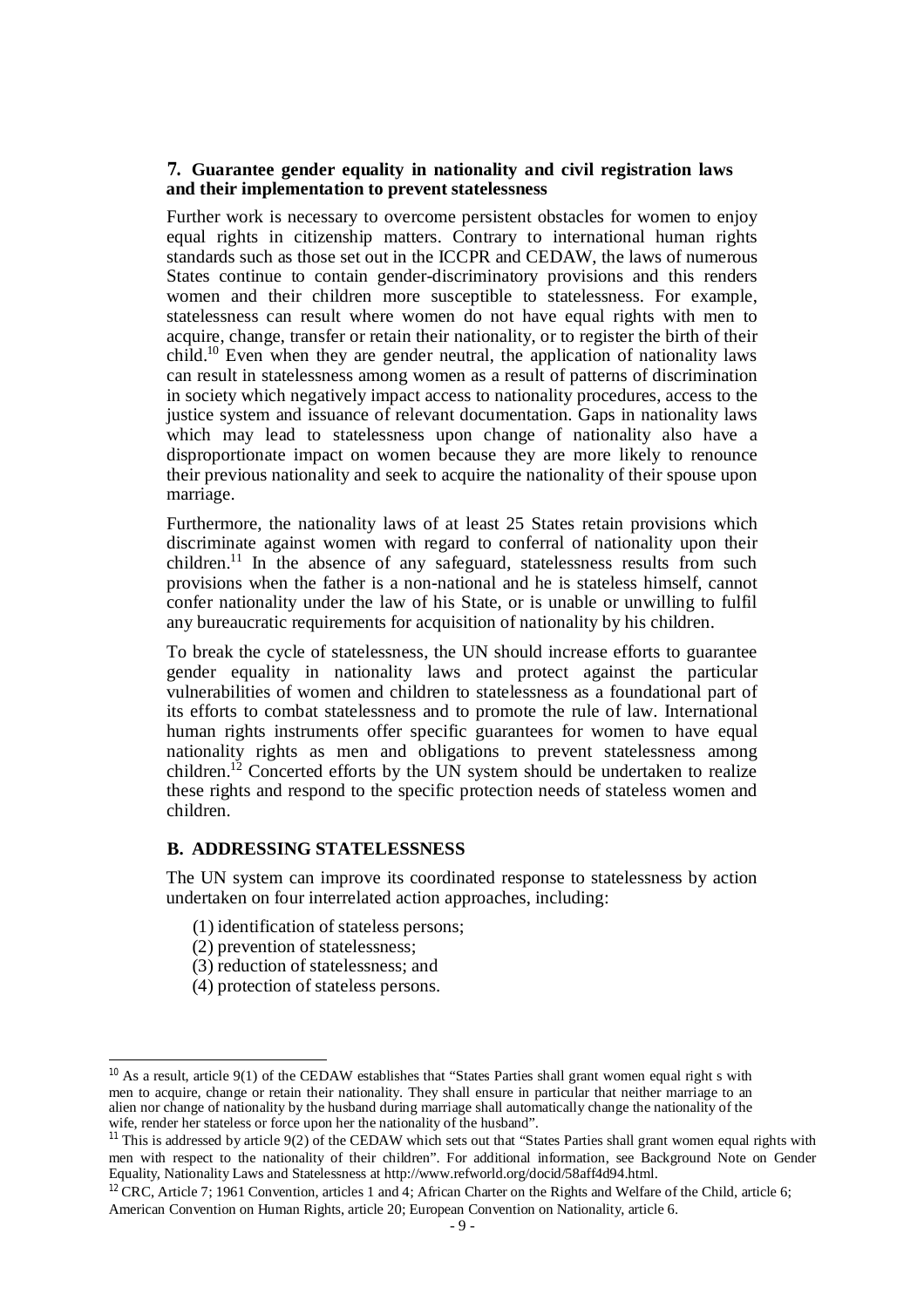These avenues of action derive from guidance issued by the UNHCR's Executive Committee<sup>13</sup> and are endorsed by the UN General Assembly. Though specifically directed at States and UNHCR, this structured approach to addressing statelessness serves as a useful point of reference for other UN entities. Each of these actions is described in further detail below.<sup>14</sup>

#### **1. Identification of statelessness**

The identification of statelessness is a prerequisite for any response strategy. Successful identification involves a comprehensive analysis of a given statelessness situation, through the following activities:

- Analysis of legal and political frameworks related to nationality and statelessness of the State to which the relevant stateless person has links (e.g. through descent, birth, territory or residence);<sup>15</sup>
- Support for data collection through census, surveys or administrative records (e.g. civil status registries) so that information on statelessness can be captured;
- Gathering and analyzing data directly from stateless populations or those at risk of statelessness, e.g. problems related to documentation, education, health or security (taking into account diversity within a population, notably age and gender), and capacities of the community to tackle such problems; and
- Awareness-raising on the definition of statelessness and assistance to State institutions to devise and implement statelessness determination procedures.

#### **2. Prevention of statelessness**

1

Statelessness can be prevented by effectively addressing its causes in the following areas:

- *Strengthening the international legal framework*: The UN should increase efforts to promote ratification/accession to the 1961 Convention. Relevant resolutions of the General Assembly have repeatedly "encourage[d] States that have not done so to give consideration to acceding" to this Convention.<sup>16</sup> States should also be encouraged to ratify or accede to and improve implementation of other international and regional human rights instruments that affirm the right to a nationality and a child's right to be registered immediately after birth and to acquire a nationality.
- *Correcting gaps in nationality legislation*: The UN must proactively identify gaps in legislation and propose necessary amendments. The standards contained in the 1961 Convention, international human rights

<sup>&</sup>lt;sup>13</sup> Executive Committee of the High Commissioner's Programme, Conclusion No. 106 (LVII) – 2006 on Identification, Prevention and Reduction of Statelessness and Protection of Stateless Persons of 2006.

<sup>14</sup> Additional guidance can be found in *UNHCR Action to Address Statelessness: A Strategy Note*, available at <http://www.unhcr.org/4b960ae99.html.>

<sup>15</sup> A 2008 UNHCR publication provides guidance for such analyses, *Statelessness: An Analytical Framework for Prevention, Reduction and Protection*, 2008, available at:<http://www.unhcr.org/refworld/docid/49a28afb2.html.>

<sup>&</sup>lt;sup>16</sup> See General Assembly Resolution 71/1, 64/127, 63/148, 62/124, 50/152 and 49/169. See also numerous Conclusions of UNHCR's Executive Committee including Nos. 106, 102, 99, 95, 90, 87, 85 and 78. Human Rights Council resolutions on human rights and arbitrary deprivation of nationality 32/5, 26/14, 20/5, 13/2, 10/13 and 7/10.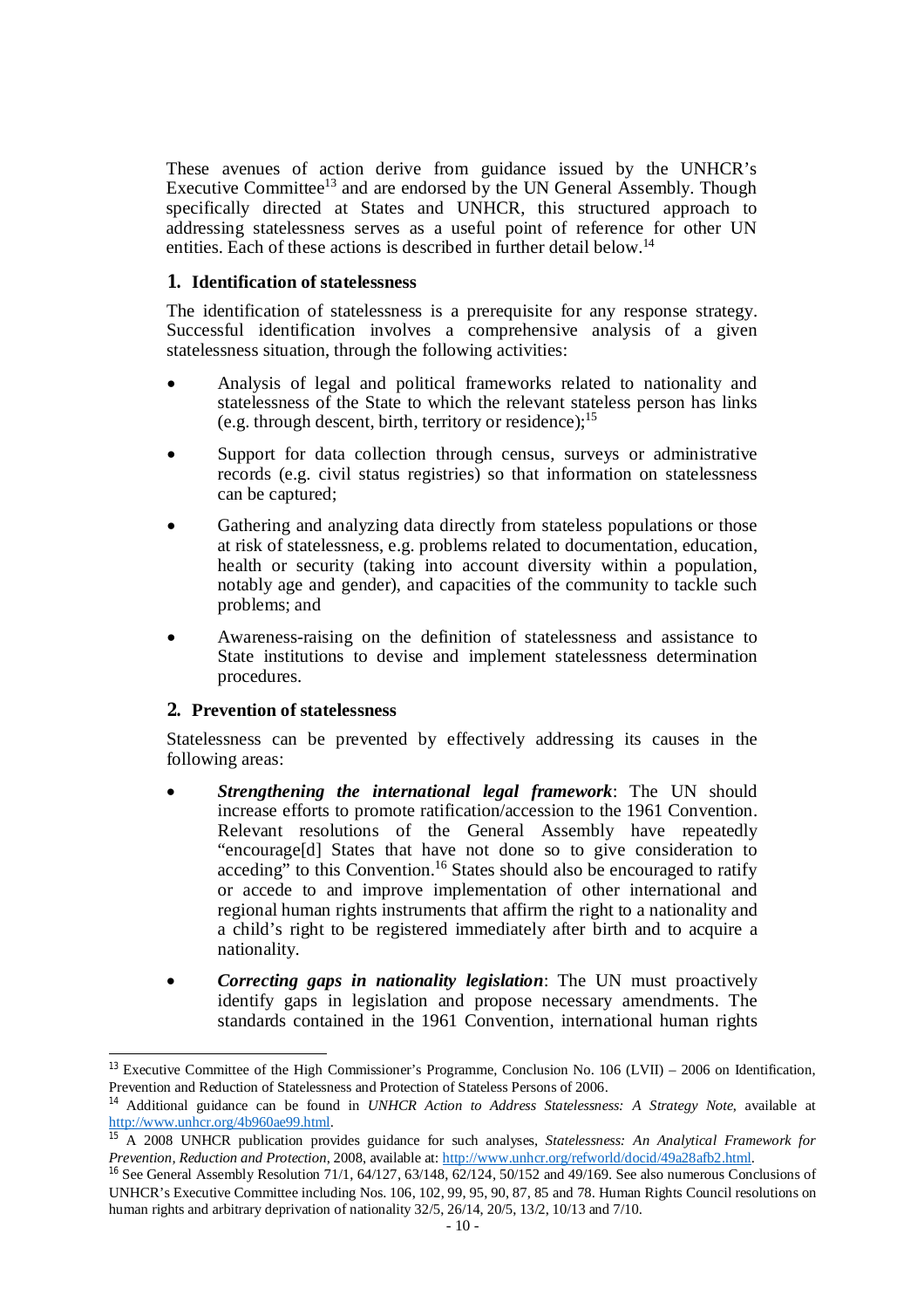laws and regional treaties should be promoted. This is particularly important when new or revised nationality legislation is introduced, notably upon State succession. Comprehensive guidance on the attribution of nationality in situations of State succession is contained in the Articles on the Nationality of Natural Persons in Relation to the Succession of States of the International Law Commission.<sup>17</sup> Constitutions may also contain relevant provisions with respect to nationality, and the Guidance Note of the Secretary-General on United Nations Assistance to Constitution-Making  $Process<sup>18</sup>$  should be used as a guide.

Legal advice can help States transpose international standards into national legislation.<sup>19</sup> The key standards to prevent statelessness include:

- Grant of nationality to children born in territory if they would otherwise be stateless;<sup>20</sup>
- Grant of nationality to children born to a national abroad if they would otherwise be stateless; $2<sup>1</sup>$
- Presumption that foundlings are nationals; $^{22}$
- Providing that, as a general rule, loss and deprivation of nationality should not result in statelessness;<sup>23</sup>
- Providing that voluntary renunciation of nationality shall not be permitted if it results in statelessness;<sup>24</sup>
- Equality between men and women with regard to acquisition, change and retention of nationality and conferral of nationality on children.<sup>25</sup>
- *Improving institutional capacity to document the civil status of individuals*: Where persons are at risk of statelessness due to lack of evidence of nationality, support for the development of national capacity to provide effective public administration, in particular, national civil registration and documentation services, should be offered. Creative approaches, such as through mobile registration units, or registering births and civil status in conjunction with other national campaigns, such as public-health inoculation drives, school enrollment, and social support grants have all been proven to markedly increase birth registration coverage. Through capacity-building and training, competent courts and administrative authorities are in a position to accurately confirm whether a person is a national, ensuring that all those who have acquired a nationality under the legislation of a State are recognized as nationals in

<sup>&</sup>lt;sup>17</sup> Articles on Nationality of Natural Persons in Relation to the Succession of States (With Commentaries), 3 April 1999, Supplement No. 10 (A/54/10), available at: <http://www.refworld.org/docid/4512b6dd4.html.>

<sup>&</sup>lt;sup>18</sup> UN Secretary-General, Guidance Note of the Secretary-General: United Nations Assistance to Constitution-making Processes, April 2009, available at: <http://www.refworld.org/docid/4b8648b52.html.>

<sup>&</sup>lt;sup>19</sup> When doing so, it is important to note that these standards neither require a generalized grant of nationality based on birth in the territory (jus soli) nor the acceptance by States of dual/multiple nationality.

<sup>&</sup>lt;sup>20</sup> 1961 Convention on the Reduction of Statelessness, article 1, African Charter on the Rights and Welfare of the Child, article 6, American Convention on Human Rights, art. 20, European Convention on Nationality, article 6.

<sup>&</sup>lt;sup>21</sup> 1961 Convention on the Reduction of Statelessness, article 4.

<sup>&</sup>lt;sup>22</sup> 1961 Convention on the Reduction of Statelessness, article 2.

<sup>&</sup>lt;sup>23</sup> 1961 Convention on the Reduction of Statelessness, articles 7 and 8.

<sup>&</sup>lt;sup>24</sup> 1961 Convention on the Reduction of Statelessness, article 7.

<sup>&</sup>lt;sup>25</sup> CEDAW, rticle 9 and ICCPR articles  $23(4)$ ,  $24(3)$  and  $26$ .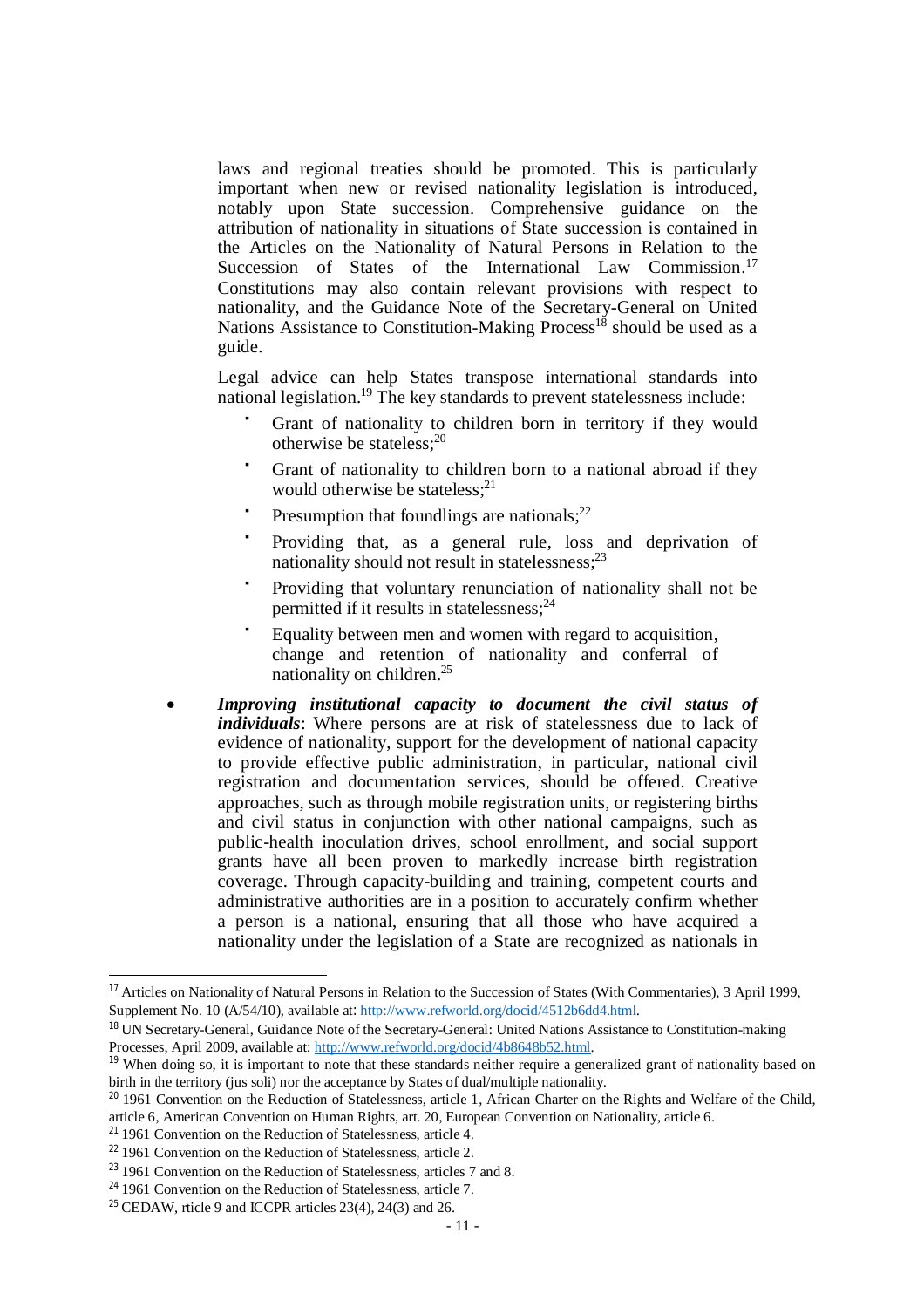practice. Working with the judiciary can also enhance the interpretation and application of nationality legislation in line with international standards so as to prevent statelessness.

- *Empowering individuals*: People must be aware of their rights and related procedures on acquisition of nationality by their children, protection against loss and deprivation of nationality and access to identity and nationality documentation. Public information and education campaigns are important activities and some individuals may require legal assistance in order to avail themselves of such rights and procedures. Civil society plays a critical role, for instance, by highlighting the importance of birth registration and assisting parents to secure birth certificates for their children through subsequent registration. Civil society actors can also assist individuals with procedures for confirming their nationality with administrative authorities or courts, for instance with the filing of applications, obtaining supporting documentation or paying direct and indirect costs.
- *Combating discrimination*: A critical step is to promote international standards on non-discrimination, and to raise awareness of the consequences of statelessness, both for the individual and society as a whole. Such activities can also be closely linked to conflict prevention and peace building.

### **3. Reduction of statelessness**

Activities for the reduction of statelessness primarily aim at promoting the acquisition of a nationality. This can be through large-scale citizenship campaigns or individualized naturalization procedures. The following activities are relevant in this context:

- *Advocating for access to citizenship for stateless populations*: Political will is a decisive factor in finding a solution to statelessness situations, in particular those of a protracted nature. Raising awareness of statelessness, its consequences, and the right to a nationality in addition to offering advice and support are key to generating such political will. While decisions on nationality are generally taken at a high political level, advocacy should be directed at all stakeholders who influence, or are affected by, political decisions. The stronger the public support, and the lower the resistance, integration of stateless people within the broader population of citizens is easier for political leaders to support.
- *Implementing legislative solutions*: Acquisition of nationality by stateless persons may require amending nationality legislation in order to establish inclusive rules on who is considered a national. Such legislation can be applied by operation of law, thereby avoiding costly procedures which may serve to exclude certain individuals. Similarly, legislation on naturalization should foresee facilitation of requirements for stateless persons, for instance through reduced residence requirements and lower fees. Expert advice on comprehensive and just solutions may be needed and national capacity strengthened to formulate and implement legislative solutions.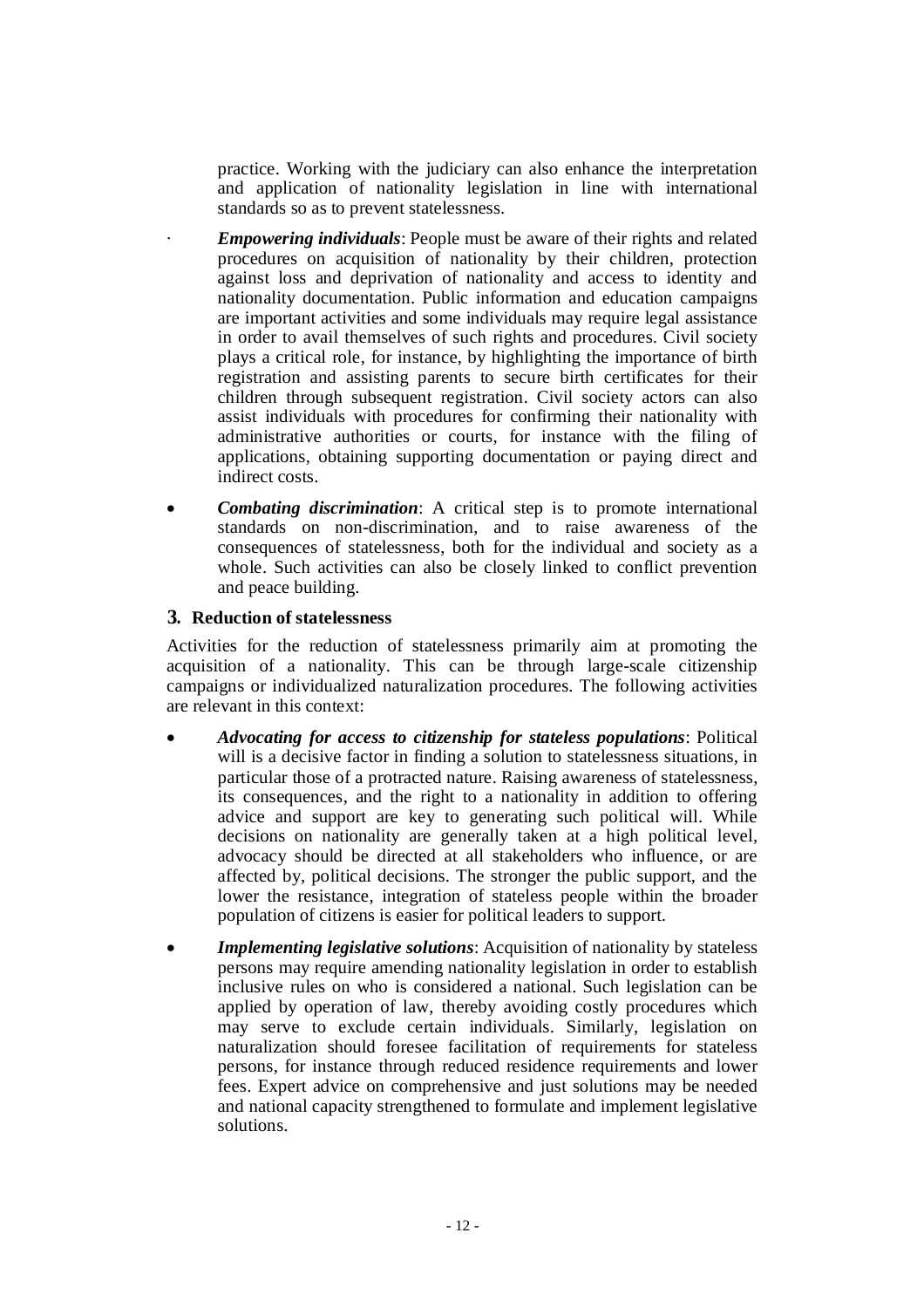- *Supporting institutional responses*: Capacity-building and training assist States to reform administrative practices that impede the acquisition of a nationality. This can relate to discrimination against certain applicants in proceedings or lack of awareness of statelessness and existing methods to facilitate acquisition of nationality. Citizenship campaigns should be undertaken once legal or political reforms are achieved. Such campaigns help identify individuals who qualify for acquisition of nationality, process their applications and issue nationality documentation.
- *Empowering individuals*: The establishment of legal services for poor and marginalized stateless persons, as well as public information and education campaigns, are essential to ensure that stateless persons are aware of nationality and documentation procedures and are able to avail themselves of them. For example, NGOs can assist stateless persons in completing applications for acquisition of nationality, gathering relevant supporting documentation and also providing financial support for fees or necessary travel.
- *Promoting social and economic inclusion of formerly stateless populations*: Acquisition of nationality cannot undo the effects of statelessness overnight. Where efforts to reduce statelessness are successful, further action should be taken to ensure that new citizens are aware of their rights and responsibilities and of the procedures to avail themselves of services which had not been accessible to them before. Issuance of nationality documentation is critical to the enjoyment of rights attached to nationality. Development programmes in relevant countries should consider including formerly stateless populations among the groups requiring specific attention. Depending on the situation, activities in various sectors could be needed, for instance: vocational training where stateless people had been barred from formal employment or access to housing where they were not able to acquire property or obtain a construction permit. Lastly, there may be a need for peacebuilding activities between communities if there was strong resistance by some segments of society to integration of the formerly stateless population.

## **4. Protection of stateless persons**

1

Protection of stateless persons comprises all the activities that address problems stateless persons face in their daily lives.<sup>26</sup> Stateless person are marginalized and often face difficulties in accessing education, health care or formal employment. They are also subject to abuse, discriminatory treatment, arbitrary detention, and risk falling victim to crimes like trafficking. Whenever possible, interventions to protect stateless persons should be undertaken within a broader strategy to prevent and reduce statelessness, in particular since acquisition of a nationality empowers stateless persons to improve their daily lives on their own.

 *Strengthening the international legal framework*: The UN should increase efforts to promote ratification or accession to the 1954 Convention which has only 91 States parties at the time of publication. In doing so, reference may be made to relevant resolutions of the General Assembly which has repeatedly "encourage[d] States that have not done

 $^{26}$  As understood in the context of UNHCR's Executive Committee Conclusion No. 106.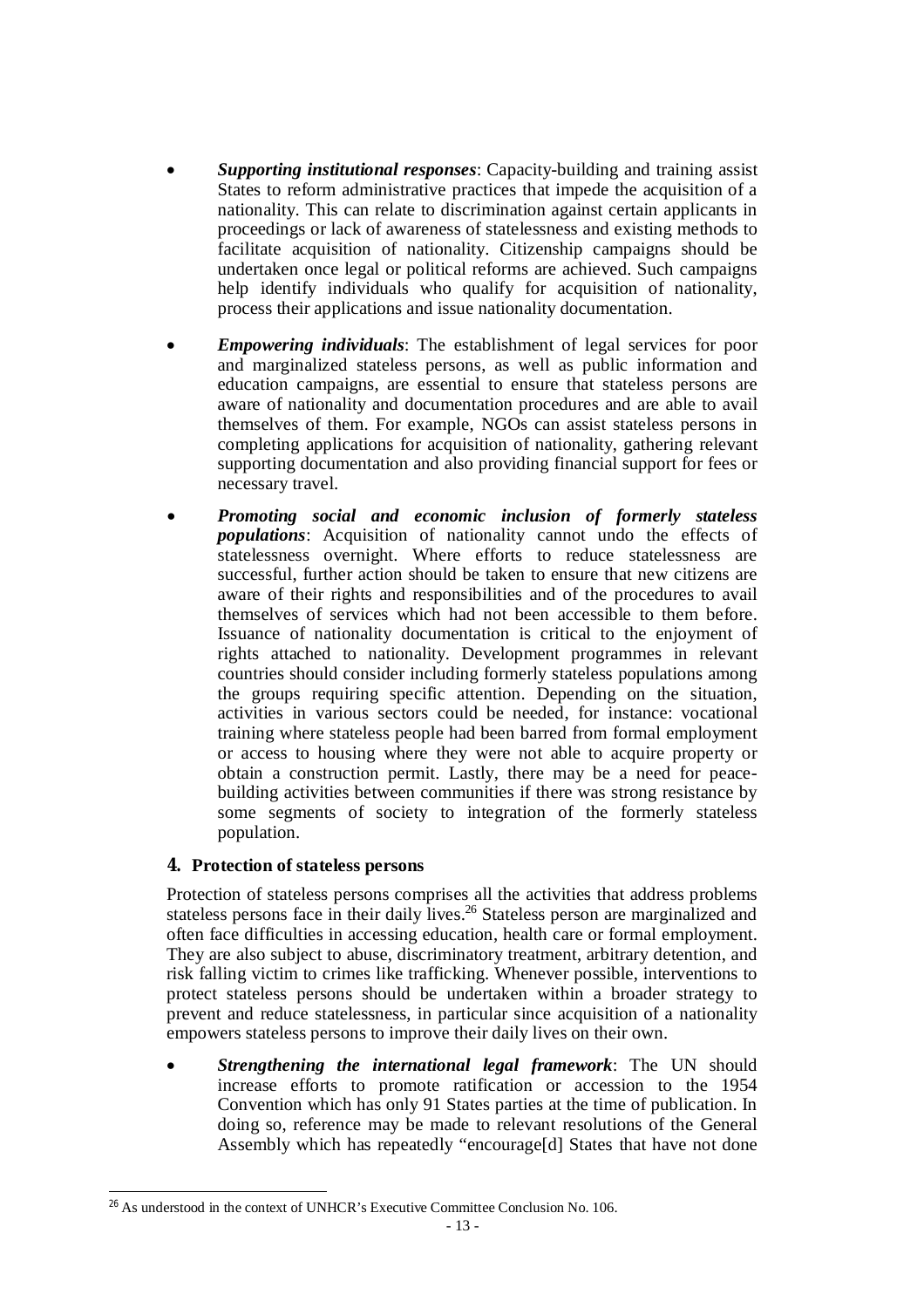so to give consideration to acceding" to this Convention.<sup>27</sup> Furthermore, States should be encouraged to accede to and improve implementation of other international and regional human rights instruments that enhance the protection of the rights of stateless persons.

- *Developing national legal frameworks and supporting institutions*: Irrespective of whether or not the State is party to the 1954 Convention, the UN should encourage States to incorporate a definition of statelessness in line with the international definition into national legislation. Legislation governing the entry and residence of non-citizens should take into consideration the specific situation of stateless persons, particularly those who are outside their country of habitual residence. The UN should also promote and provide advice on laws and regulations establishing a formalized procedure, and where applicable, the creation of institutions, for determining who is stateless on a territory. States should grant the individuals, who are confirmed to be stateless through such determination procedures, the right to stay on their territory, as well as concomitant civil, political, social, economic and cultural rights if they do not have the right to return to and reside in another State.
- *The UN should promote respect of international human rights standards vis-à-vis stateless persons*: While some distinctions between nationals and non-nationals are permissible under international law, authorities must be made aware of their duty to guarantee the human rights of all persons within their territory or under their jurisdiction, including stateless persons. Training should inform authorities dealing with stateless persons about statelessness, situations where it might arise (e.g., marriages between nationals and foreigners, irregular migration, etc.) and its consequences and the importance of non-discrimination. Training of law enforcement agencies and courts helps to ensure that rights of stateless persons are respected and enforced where necessary, for instance to prevent trafficking of stateless persons. Exchanges between stateless people and public authorities can be organized to highlight specific difficulties that stateless people face in a country. UN agencies should ensure that their own and their partners' policies and programmes reflect that some persons in the country of operation have no nationality and may therefore need specific attention and should generally not be excluded on the basis that they are foreigners.
- *The UN should assist with capacity-building and training to assist authorities to be able to identify stateless persons and extend treatment in accordance with international standards*: Authorities dealing with assessing the nationality of persons within the territory must be made aware of the existence and consequences of statelessness and the importance of accurately assessing nationality status. Good cooperation between countries facilitating exchange of information with full respect for the rights of the individual is essential. Training on determining nationality should also extend to courts deciding nationality claims. Authorities and courts responsible for decisions on the status of aliens should be made aware of how the situation of stateless persons can be addressed in the national legal system in a manner consistent with international standards.

 $27$  See resolutions referred to in footnote 13, above.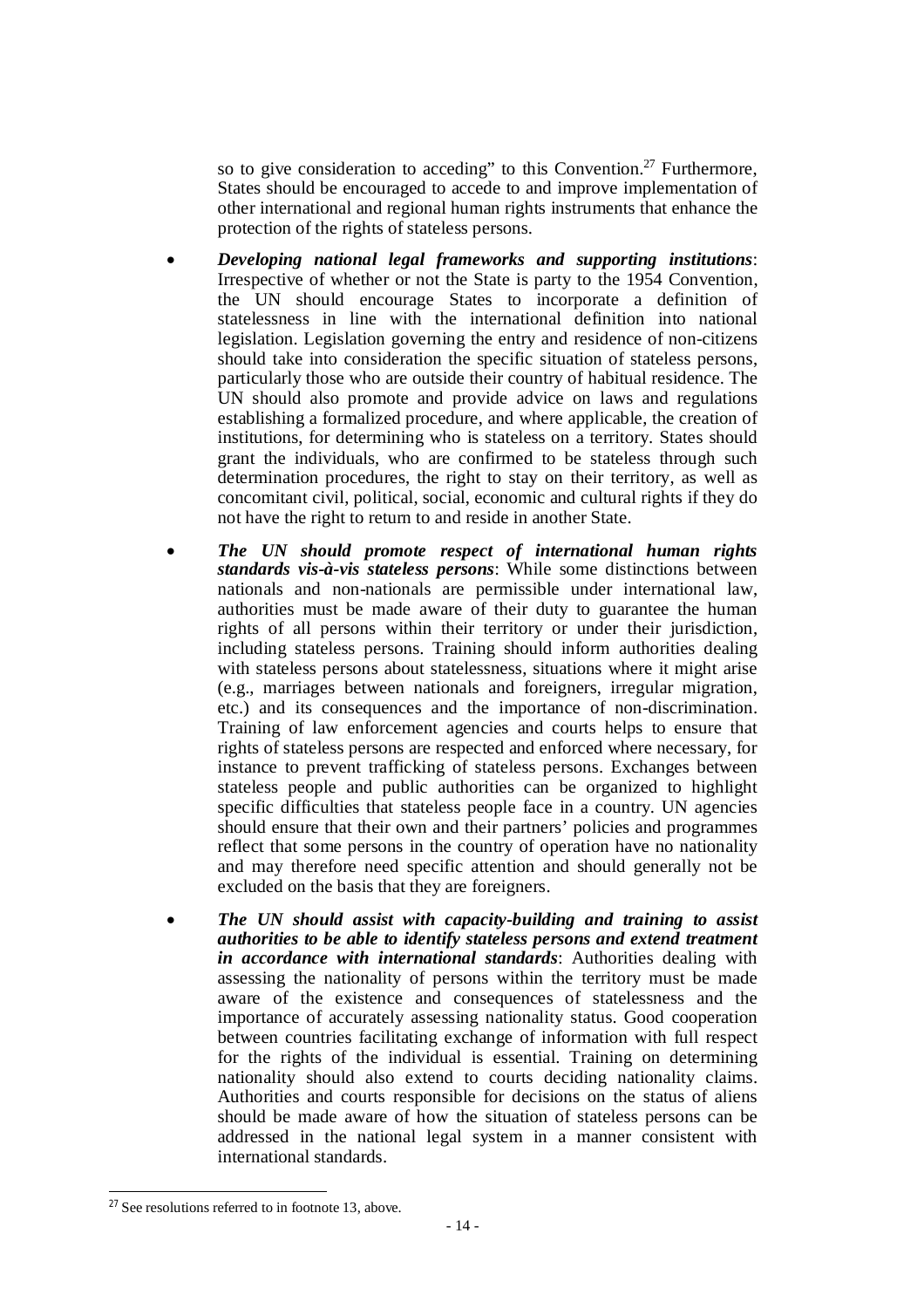*Empowering stateless persons through legal assistance and integration programmes:* Stateless persons must be aware of their rights and may require practical or legal assistance with, for example, nationality verification processes. Any programmes to assist local populations with access to education, health care or income-generation should, where possible, also include stateless populations. Such socio-economic integration of stateless persons helps to create political will for achieving full integration through the acquisition of a nationality by lowering the political stakes for such a decision. Where possible, activities should also consider how integration can promote acquisition of a nationality, for instance by helping stateless persons to fulfil requirements for naturalization. For example, language classes not only help stateless persons improve their interactions with authorities generally but also to pass language tests which may be pre-requisites to the acquisition of nationality. Similarly, livelihood generating activities not only improve the daily lives of stateless persons and their families, but also help them meet naturalization requirements related to a stable income.

### **C. UN SYSTEM ARRANGEMENTS**

The UN supports Member States in addressing situations of statelessness as integral to its efforts to strengthen the rule of law at the national and international levels. The expertise and activities of numerous UN departments, offices, funds, agencies and programmes are relevant to address situations of statelessness, including its causes and consequences. Involvement of a broad range of UN entities is required to address the problem effectively together with States, other international and regional organizations, NGOs, and community-based organisations.

As noted above, UNHCR has a specific mandate entrusted to it by the General Assembly in 1995 to prevent and reduce statelessness and protect stateless persons. This global mandate complements UNHCR's role as the UN agency responsible for assisting individuals and States to resolve the situation of individuals under the 1961 Convention on the Reduction of Statelessness.

At the same time, effectively addressing statelessness requires a collaborative effort, and the mobilization and coordination of the requisite expertise. All UN agencies that work with stateless populations can address protection concerns in their respective sectors. Below is a non-exhaustive list of such areas as well as an indication of some of the relevant agencies, apart from UNHCR:

- creating political will to address statelessness (Department of Political Affairs (DPA)/Department of Peacekeeping Operations (DPKO)/UN Country Teams);
- procedural and substantive advice in peace negotiations and electoral systems and processes, to seize opportunities to reform relevant nationality laws and policies (DPA/DPKO);
- promoting the prevention and reduction of statelessness as an element of good governance, the rule of law, and access to justice (United Nations Development Programme);
- ensuring that national laws and policies on citizenship respect international law;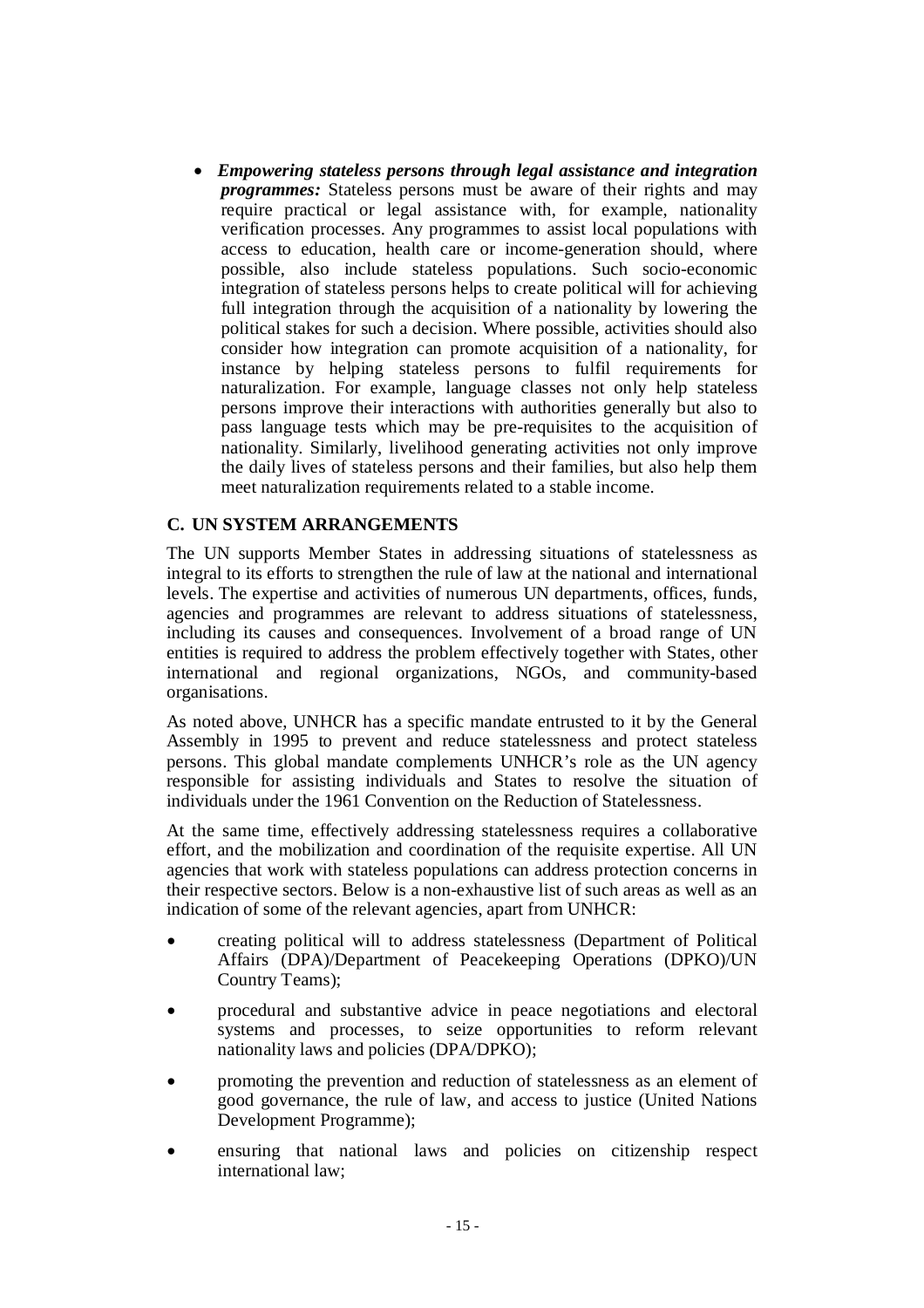- ensuring that national laws and policies respect international human rights related to nationality (Office of the High Commissioner for Human Rights, including human rights treaty bodies and special procedures);
- child protection, including the improved respect for the right of every child to be registered at birth and to acquire a nationality (United Nations Children's Fund);
- gender equality to ensure that women enjoy equal rights as men with respect to nationality laws and policies (UN Women);
- collection and analysis of population data to improve identification of stateless persons and populations (United Nations Population Fund, United Nations regional economic commissions);
- promotion of enhanced public information and awareness campaigns to address statelessness (Department of Public Information); and
- assistance to support undocumented migrants and their children to obtain documentation, including supporting emergency consular assistance, and promotion of good governance with respect to migration (International Organization for Migration).

At the Headquarters level, cooperation between UN entities can be coordinated in an inter-agency framework, led by UNHCR, with the support of the Executive Office of the Secretary-General.

At the country level, the UN Country Teams provide the appropriate framework for coordination between UN entities dealing with statelessness with a lead responsibility exercised by UNHCR under its mandate. Cooperation and coordination under the Common Country Assessment (CCA), the UN Development Assistance Framework (UNDAF) and *Delivering as One* initiatives as well as host government-led national development strategy frameworks (e.g. Poverty Reduction Strategy Papers (PRSP's), Post-Conflict Needs Assessments (PCNAs), etc.) are of relevance, particularly because addressing statelessness is frequently linked to development programmes.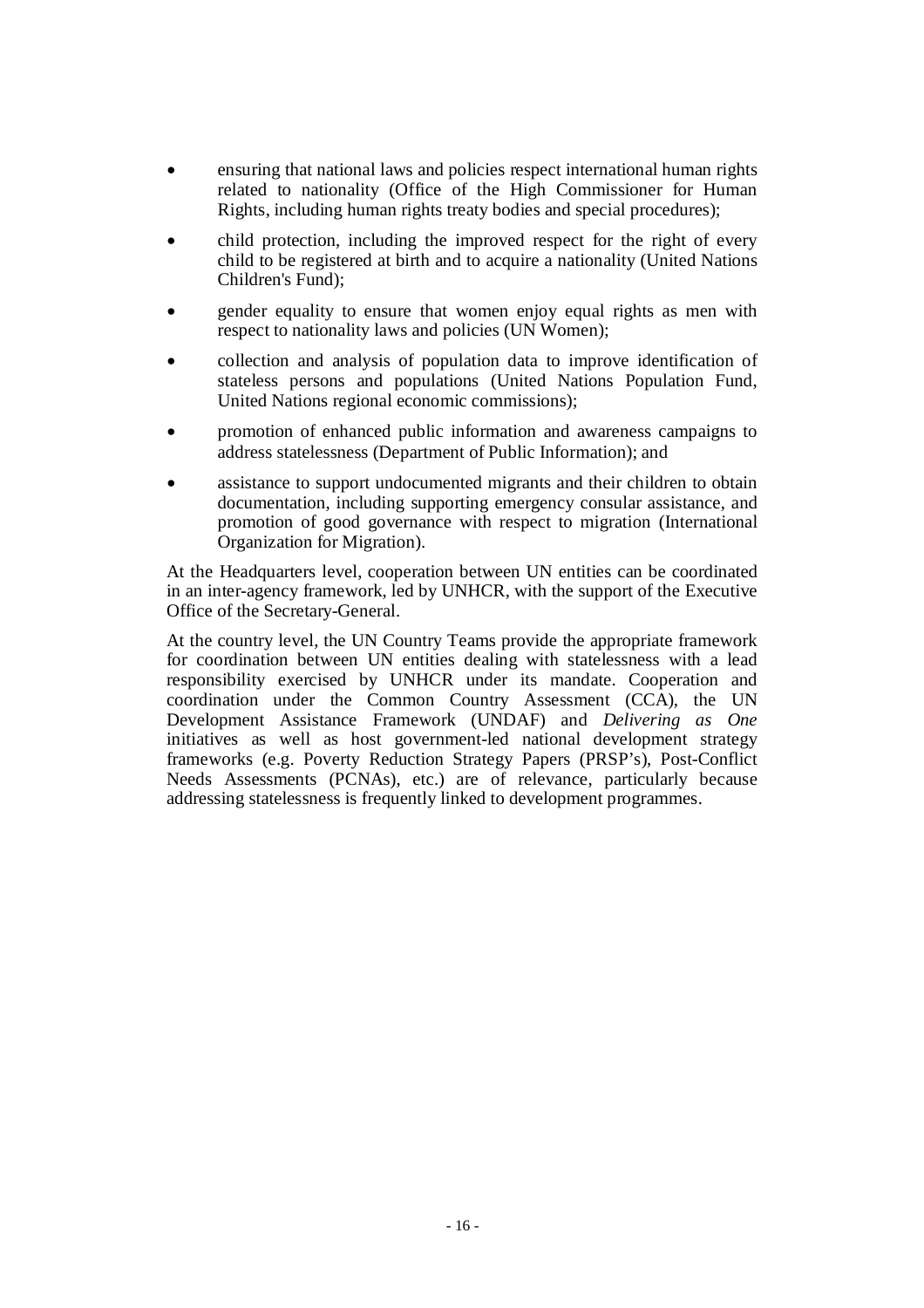# **ATTACHMENTS**

- **1.** Key Messages on statelessness
- **2.** Information about country-specific issues/priority countries
- **3.** UN High Commissioner for Refugees (UNHCR), *What is Statelessness?*, 2018, available at: <http://www.refworld.org/docid/5829c3514.html>
- **4.** UN High Commissioner for Refugees (UNHCR), *Global Action Plan to End Statelessness***, 4 November 2014**, available at: <http://www.refworld.org/docid/545b47d64.html>
	- **a.** UN High Commissioner for Refugees (UNHCR), *Good Practices Paper - Action 1: Resolving Existing Major Situations of Statelessness***,** 23 February 2015, available at: <http://www.refworld.org/docid/54e75a244.html>
	- **b.** UN High Commissioner for Refugees (UNHCR), *Good Practices Paper - Action 2: Ensuring that no child is born stateless*, 20 March 2017, available at: <http://www.refworld.org/docid/58cfab014.html>
	- **c.** UN High Commissioner for Refugees (UNHCR), *Good Practices Paper - Action 3: Removing Gender Discrimination from Nationality Laws*, 6 March 2015, available at: <http://www.refworld.org/docid/54f8377d4.html>
	- **d.** UN High Commissioner for Refugees (UNHCR), *Good Practices Paper – Action 6: Establishing Statelessness Determination Procedures to Protect Stateless Persons*, 11 July 2016, available at: <http://www.refworld.org/docid/57836cff4.html>
	- **e.** UN High Commissioner for Refugees (UNHCR), *Good Practices Paper - Action 7: Ensuring birth registration for the prevention of statelessness*, November 2017, available at: <http://www.refworld.org/docid/5a0ac8f94.html>
	- **f.** UN High Commissioner for Refugees (UNHCR), *Good Practices Paper – Action 9: Acceding to the UN Statelessness Conventions*, 28 April 2015, available at: <http://www.refworld.org/docid/553f617f4.html>
- **5.** UN High Commissioner for Refugees (UNHCR), *Campaign Update, December 2017*, December 2017, available at: <http://www.refworld.org/docid/5a3cc6d74.html>
- **6.** UN High Commissioner for Refugees (UNHCR), *Background Note on Gender Equality, Nationality Laws and Statelessness 2017*, 8 March 2017, available at: <http://www.refworld.org/docid/58aff4d94.html>
- **7.** UN High Commissioner for Refugees (UNHCR), *The Sustainable Development Goals and Addressing Statelessness*, March 2017, available at: <http://www.refworld.org/docid/58b6e3364.html>
- **8.** European Network on Statelessness, *Birth registration and statelessness*, November 2017, available at:<http://www.refworld.org/docid/5a54943c4.html>